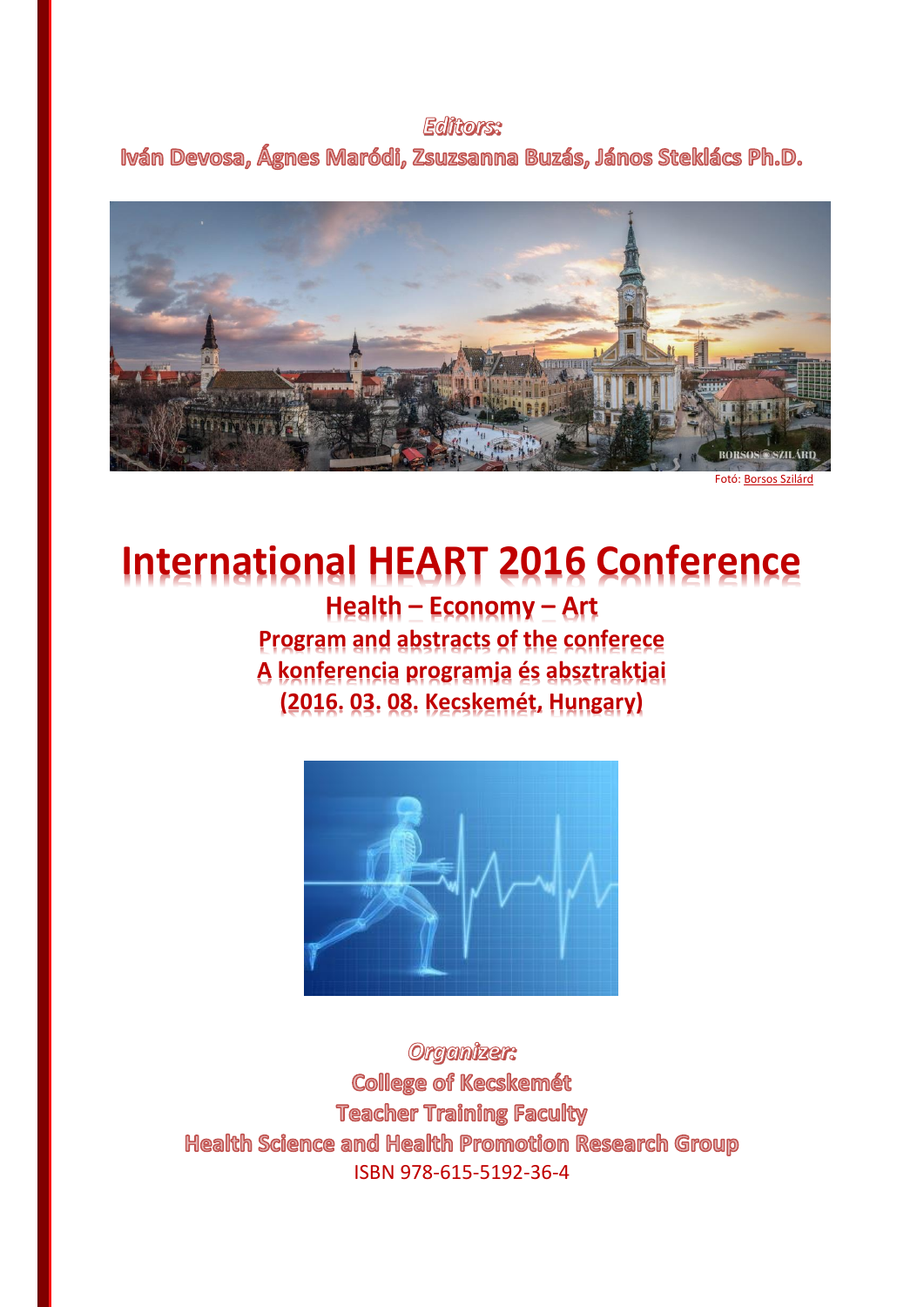## **Sponsors:**



## College of Kecskemét



Teacher Training Faculty

## **Publisher:**

Dean of the Teacher Training Faculty, College of Kecskemét

## **Format:**

Portable Document Format (PDF) 1.4, with restrictions of PDF/A-1 (ISO 19005-1) v10.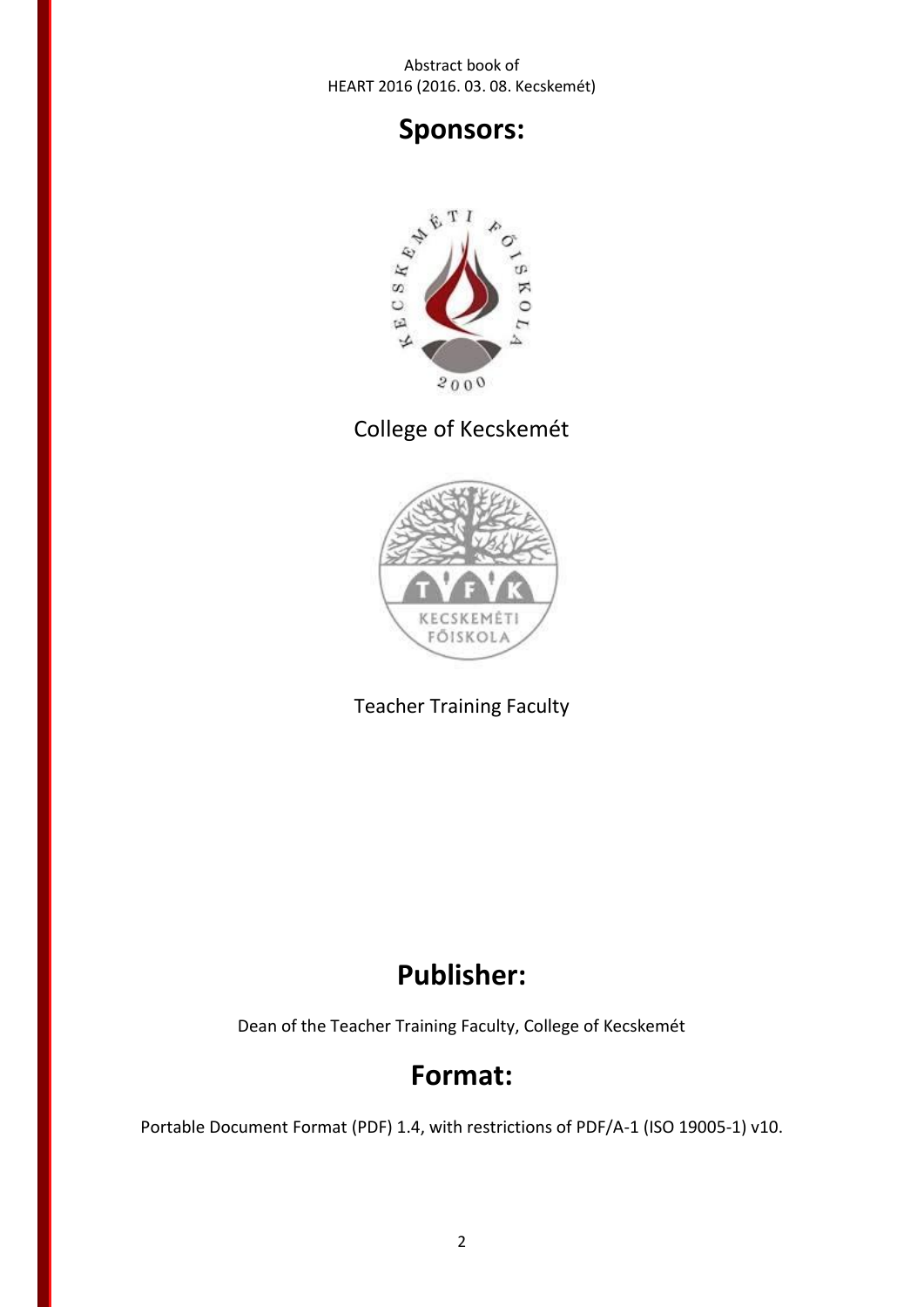## **CONFERENCE PROGRAM**

*Displaying the first authors only, all authors and details can be found at the proper abstract.*

## **09:30 Registration**

10:00 Opening speech: János Steklács Ph.D., Dean College of Kecskemét, Teacher Training Faculty

Concert with speaker: ARCUS Chamber Choir (led by Attila Smuta DLA) Speaker: Attila Smuta DLA - College of Kecskemét, Teacher Training Faculty: "Adalékok kaleidoszkópkészítéshez".

10:20 KEYNOTE SPEAKER Prof. Damien Sagrillo Ph.D. - University of Luxembourg: "Young @ Heart. Choir Singing, Health and Age".

11:00 KEYNOTE SPEAKER Prof. András Falus M.D., Ph.D. SOTE-EDUVITAL

11:30 KEYNOTE SPEAKER Prof. József Berács Ph.D. - College of Kecskemét, Faculty of Enginering and Automation: "Health status and economic impact: sport and marketing approach" .

12:00 Alice Fáyné Dr. Dombi Ph.D. - University of Szeged, Teacher Training Faculty: "Életesemény- elemzés gyermekvédelmi szempontból".

## **12:30 Coffee BREAK**

13:00 Miniconcert Patrik Mikó - sologuitar

13:15 András Nagy M.D., Ph.D.[1,2], Márta Nagy M.D.[2] - 1. College of Kecskemét, Teacher Training Faculty, 2. Bács-Kiskun County Hospital, Kecskemét: "Nők és a szívbetegség".

13:30 Melinda Vanya M.D.[1,2,3], Iván Devosa[2] - 1. University of Szeged, Medical Faculty, 2. College of Kecskemét, Teacher Training Faculty, 3. Mediteam Zrt.: "Clinical management of polycystic ovary syndrome".

13:45 Zsuzsa Buzás[1,2], Ágnes Maródi[2], Iván Devosa[1] - 1. College of Kecskemét, Teacher Training Faculty, 2.University of Szeged, Doctoral School of Education : "The transfer effects of choir singing based on the Kodály concept".

14:00 Iván Devosa[1], Ágnes Maródi[2], Tamás Grósz[3], Zsuzsa Buzás[1,2], János Steklács[1]; - College of Kecskemét, Teacher Training Faculty, 2. University of Szeged, Doctoral School of Education, 3. University of Szeged, Faculty of Science and Informatics: "Experiences about CMM (Complex Measuring Method) using in the classrooms".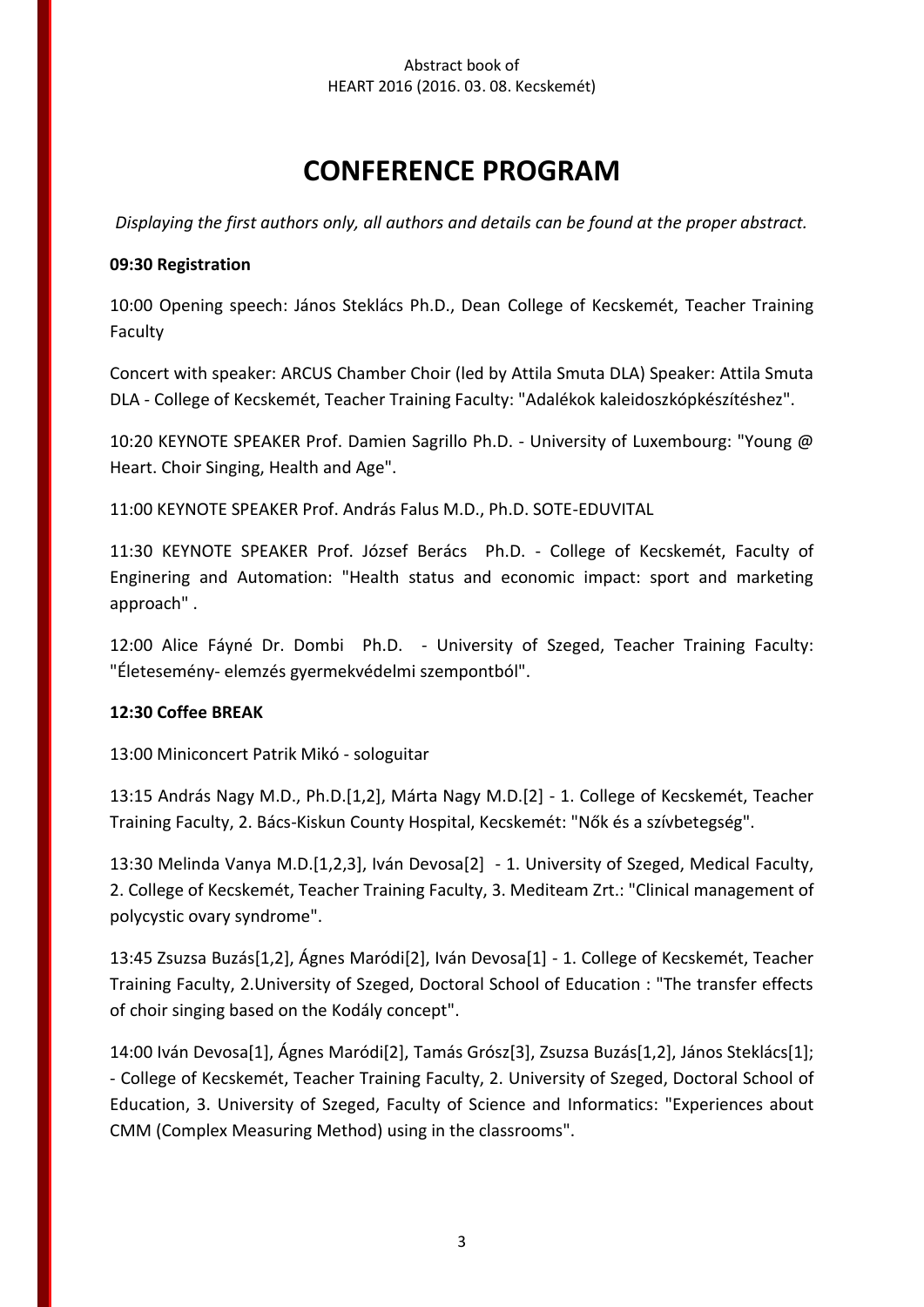14:15 Szabolcs Csépe - College of Kecskemét, Faculty of Enginering and Automation: "Képességek, erőnlét és csapatmunka fejlesztése videojátékokkal".

## **14:30 Coffee BREAK**

14:45 József Viktor Vojnich Ph.D. - College of Kecskemét, Faculty of Horticulture: "Effects of several herbs".

15:15 Szilvia Horváth - University of Szeged, Doctoral School of Education: "Burnout Prevention: Internet-based Problem Solving Training for Teachers".

15:30 Marietta Kékes-Szabó - University of Szeged, Teacher Training Faculty: "Possible consequences of dysfunctional family organization".

15:45 Erika Hegyi-Tóth - University of Szeged, Teacher Training Faculty: "Megváltozott munkaképességű fiatal nők munkaerőpiaci integrációjának mentális egészséggel kapcsolatos vonatkozásai".

16:00 Zoltán Szatmári Ph.D. - College of Kecskemét, Teacher Training Faculty: "Exercise and recreation".

16:15 Tibor Dobján - College of Kecskemét, Faculty of Enginering and Automation: "Viselhető elektronikák".

16:30 Edit Dudásné Szécsi[1], Zsuzsa Buzás[2]- 1.University of Szeged, Faculty of Music, 2. College of Kecskemét, Teacher Training Faculty : "Song as musical universals".

## **16:45 Coffee BREAK**

17:15 Roundtable discussion with lecturers and students (chair: Iván Devosa).

18:00 Conference ending.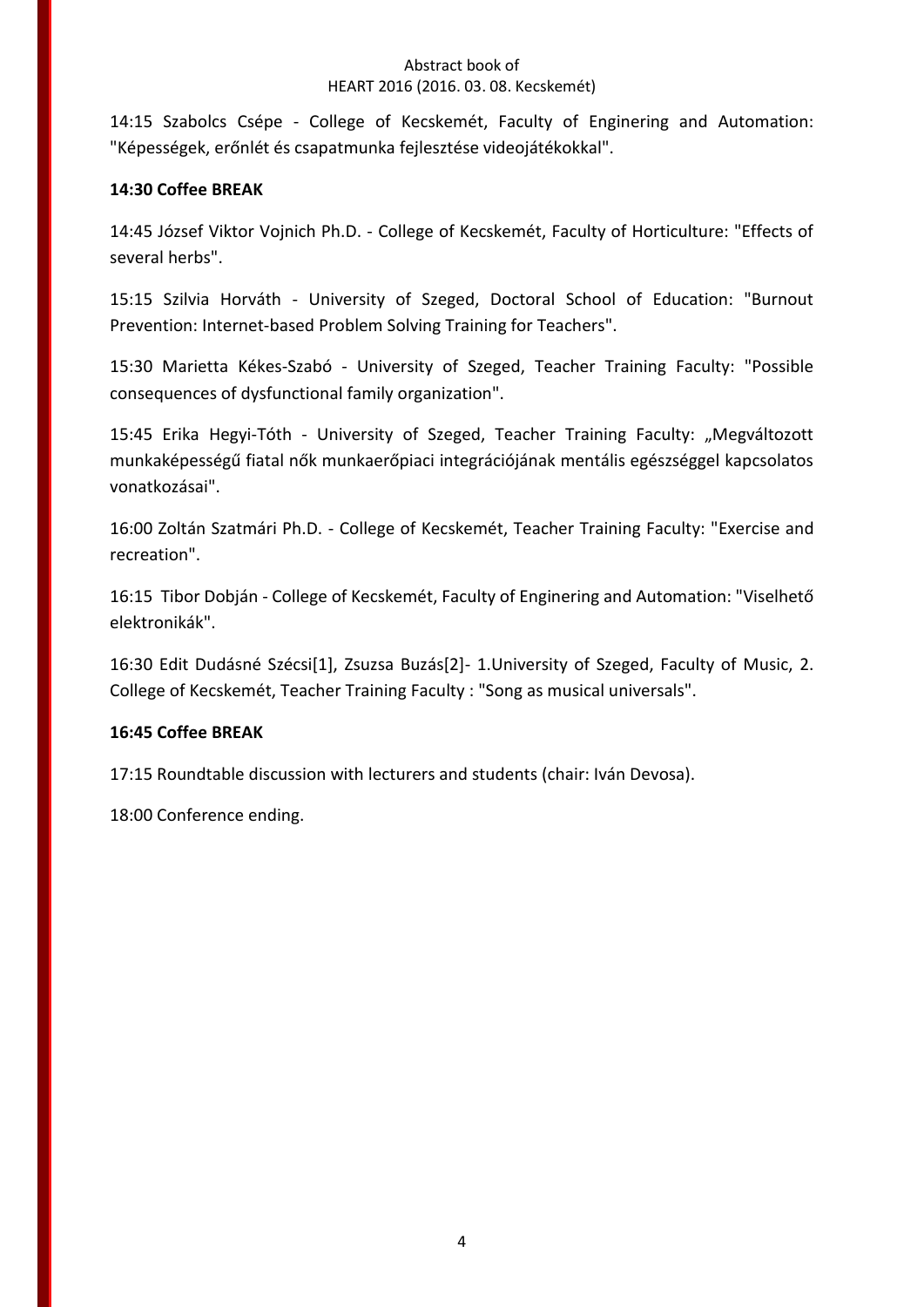Title:

## Adalékok kaleidoszkópkészítéshez

Authors:

Attila Smuta DLA

Affiliations:

College of Kecskemét, Teacher Training Faculty

Keywords: társadalom; pedagógia; zene; egészség

Abstract:

Az előadás az európai zenekultúra különböző társadalmai kiragadott időszakainak kultúrafelfogásaiba való betekintéssel ad leírást a zene akkor és ott játszott szerepeibe. Foglalkozik a zenepedagógia fontosságával, transzferhatásával, társadalmi szerepvállalásaival és mindezek oksági összefüggéseivel. Kitér a zene speciális sérültek, értelmileg akadályozottak, tanulásban korlátozottak életében betöltött szerepvállalására, illetve lehetséges módjára.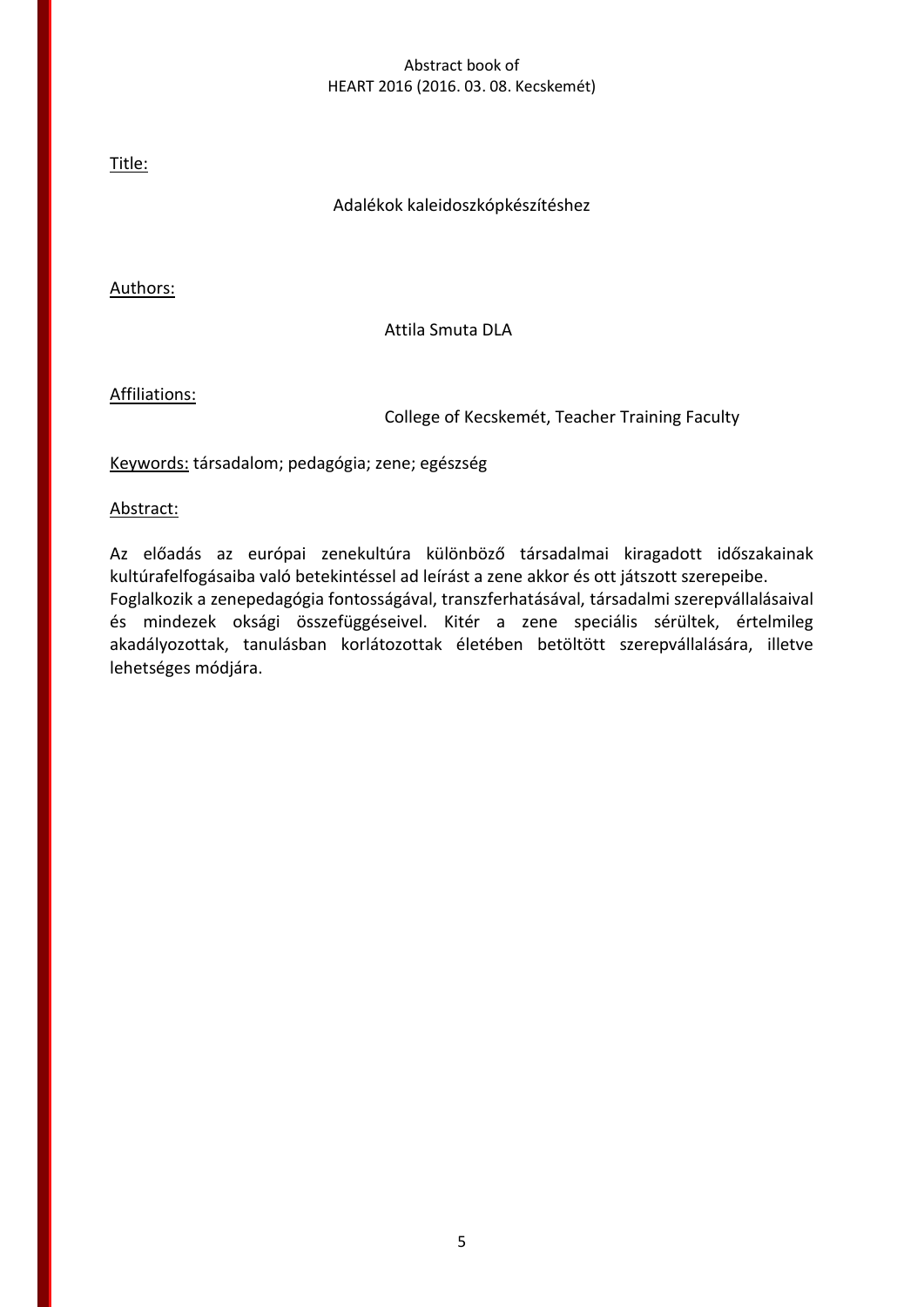### Young @ Heart. Choir Singing, Health and Age

#### Authors:

Prof. Damien Sagrillo Ph.D.

#### KEYNOTE SPEAKER

Affiliations:

University of Luxembourg

Keywords: Music, Singing, Age, Well-Being

#### Abstract:

The culture of amateur choral music has a long tradition in most countries of Europe. Choral societies grew up in the middle of the 19th century, and members were young enthusiasts. Following the end of WW II, glee clubs seemed to experience its renaissance that lasted until the seventieth. The decline of choir singing began, at least in my country – Luxembourg, about two decades ago, and today choir singing has become a pastime for elder people. In the past, the social aspect of corporate music-making in the area of amateur activities was an important argument of people coming together. Today, the claim for shared cultural activities is replaced by social media and networks, which gain in acceptance already among the older generation. Singing has become a matter of elderly persons. Health issues increase in importance because musical performance in a group furthers concentration, overcomes isolation, is a continuous support for manifold forms of therapies.

My lecture will give not only an insight into a leisure activity that combines hard work and musical performance based on decades of experience and will also present a famous example: the "Young@Heart-Chorus". It will also be a personal report of choir conducting for more than twenty years and which meanwhile has become an activity for the elderly.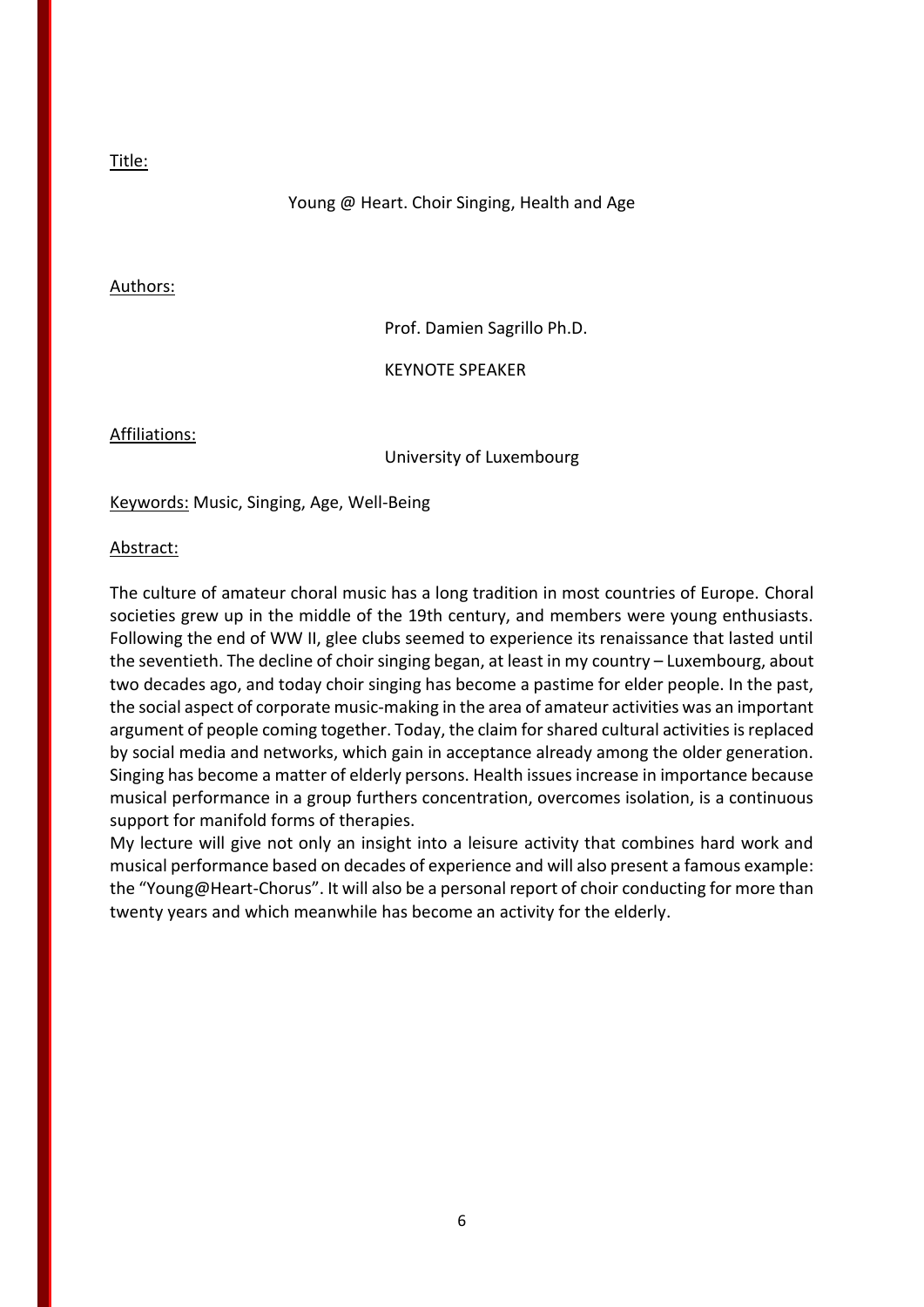Egészségi állapot és gazdasági hatás: sport és marketing megközelítés

Health status and economic impact: sport and marketing approach

## Authors:

Prof. József Berács Ph.D.

KEYNOTE SPEAKER

## Affiliations:

## College of Kecskemét, Faculty of Enginering and Automation

Keywords: Sport; Health status; economics; marketing

## Abstract:

Mottó: "A sport megtanít becsületesen győzni, vagy emelt fővel veszíteni. A sport tehát mindenre megtanít." (Hemingway)

Az előadás abból a feltevésből indul ki, hogy az egészséges életmód, a rendszeres sportolás szoros összefüggésben van a gazdasági fejlettséggel. A tömegsport és az élsport ellentétes alakulása Ausztria és Magyarország esetében szemléletesen mutatja, hogy a gazdasági fejlettség szempontjából az előzőnek van primátusa. Például az olimpiai érmek számában Magyarország, míg a maraton futók számában Ausztria jár élen. A várható életkorban Ausztria vezet, miként a gazdasági teljesítményt mérő 1 főre jutó GDP-ben is. A 65 év felettiek várható élettartamának egészséges szakasza eltérő költség, haszon és boldogság vonzattal jár mind az egyén mind a társadalom számára. Csíkszentmihályi Mihály "flow" koncepcióját Hemingway gondolataival összevetve, személyes tapasztalatokat is megosztunk az extrem sportok világából.

Motto: "The sport teaches us fair victory, or defeat with head held up high. The sport teaches everything." Hemingway

The presentation assumes, that the healthy life-style, regular sport activities are interconnected with the economic development. The opposite results of amateur versus professional sports activities in case of Austria and Hungary illustrates well, that the first has priority regarding economic development. While in the number of Olympic medals Hungary is leading, in the number of marathon runners Austria is first. Austria ranks higher in the expected lifetime, similarly as in the per capita GDP, which measures economic performance. The healthy period of expected lifetime of inhabitants over 65 results in different cost, benefit and happiness indicators for both the individual and the society. The concept of "flow" formulated by Mihaly Csikszentmihalyi confronted with thoughts of Hemingway provides the opportunity to share a few personal experience from the world of extreme sports as well.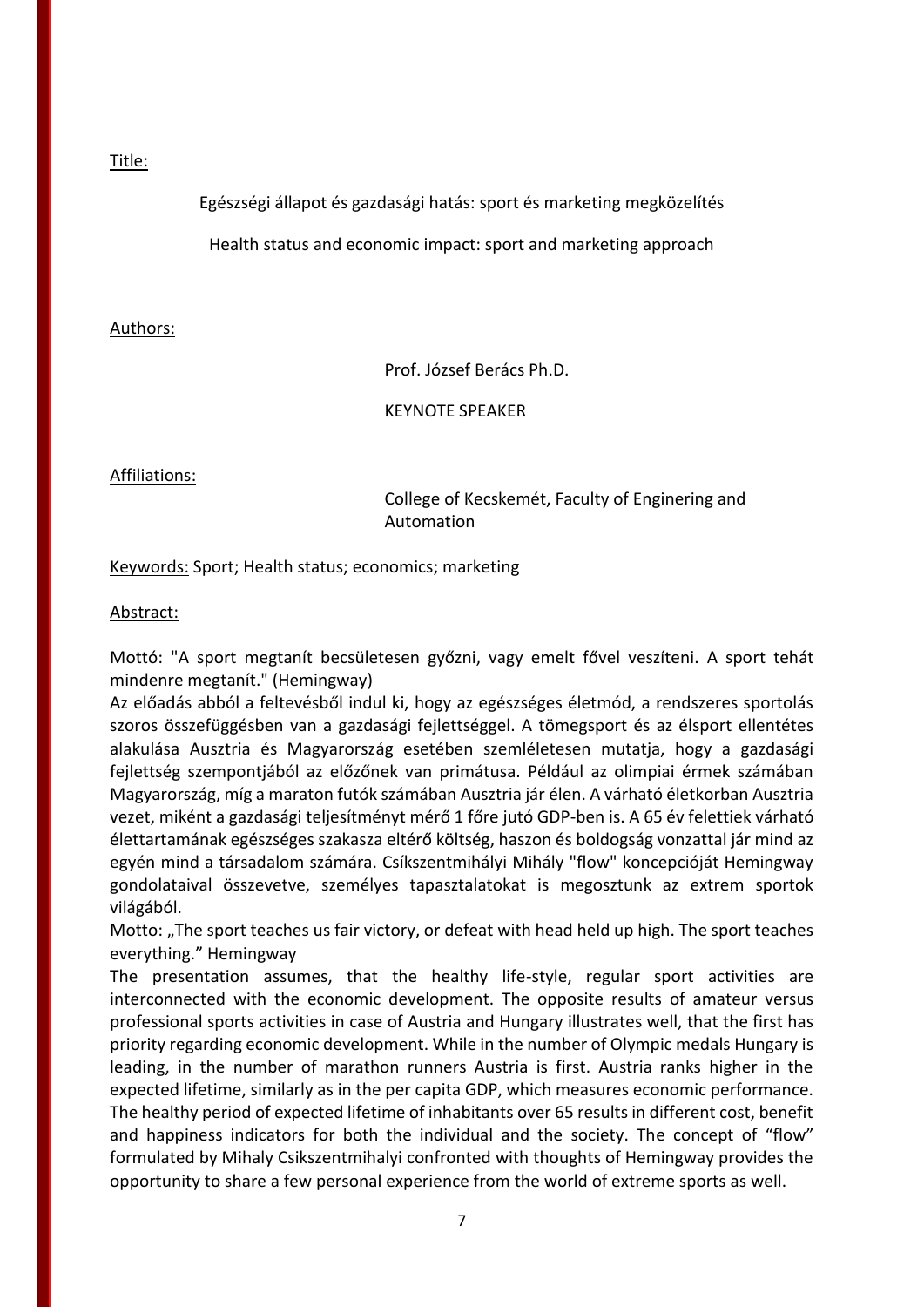## Életesemény- elemzés gyermekvédelmi szempontból

Authors:

Title:

Alice Fáyné dr. Dombi

Affiliations:

University of Szeged, Juhász Gyula Teacher Training Faculty

Keywords: életesemény, reziliencia, vulnerabilitas, gyermekvédelem

Abstract:

A kisgyermekkori életesemények meghatározóak a gyermek fejlődése, életútja szempontjából. Tapasztalataink szerint a problémás családi hátterű gyerekek személyiségfejlődésének problémái nagyon sok esetben vezethetők vissza traumatikus életesemények hatására. Legjellemzőbb magatartásjegyeik között a viselkedészavarnak elsősorban azok a formái fordulnak elő, amelyek beilleszkedési nehézséggel járnak, és összeférhetetlen magatartásban manifesztálódnak. Rendszerint tanulási zavar is társul mindezekhez. Ebben a soktényezős, az egészséges fejlődés lehetőségét hordozó, vagy a traumákat, veszteségeket, hiányjelenségeket kompenzálni nem tudó folyamatban fontos szerepet játszanak a gyermek számára fogódzót, biztos pontot jelentő környezeti tényezők, a kötődési lehetőséget adó, sok esetben a bizalmi személy szerepét is betöltő felnőttek. Hiányuk, zavaruk esetén a gyermeki személyiség fejlődésében megjelenő regresszió, retardáció maradandó változást okoz, amely az életútra is kihat.

A kisgyermekek életeseményei mindig tanulságosak és elgondolkodtatóak. Megtapasztalhatjuk belőle, hogyan lehet a világra rácsodálkozni, melyek azok a történések amelyek egy ilyen korú gyermek számára örömteliek, képet kaphatunk a számukra jelentős eseményekről, az örömet hozókról és a fájdalommal kísért eseményekről. Felnőtt világunkban elkönyveljük ezeket, mint a gyermeki lét sajátosságait, avagy részt veszünk ezekben empátiával, igazi odafigyeléssel.

A kérdés, odafigyelünk - e kellőképpen a gyermek számára létfontosságú eseményekre, legyen az örömteli, vagy veszteséggel járó, végig gondoljuk-e, hogy mennyire határozzák meg a történtek a gyermek további életútját. További kérdés, hogy ki a "kompetens" személy, ha meg kell oldani a gyerek körül egy problémát, az éppen jelen lévő felnőtt, a szülő, a pedagógus, vagy az a bizalmi személy, akihez a gyermek kötődik. Mennyiben tudunk segíteni a gyermekek megküzdéseiben, reziliens meggnyilvánulásai kialakulásában.

Az előadás élettörténet–narratívák alapján a problémás családi hátterű gyermekek útjait tárja fel, különös tekintettel a traumatikus életesemények és a veszteségek hatására. A gyermeksorsok meghatározó tényezőinek feltérképezése a szociokulturális ártalmak és segítő tényezők hatásának feltárásával mutat be egyéni életutakat, és fogalmaz meg gyermekvédelmi konklúziókat.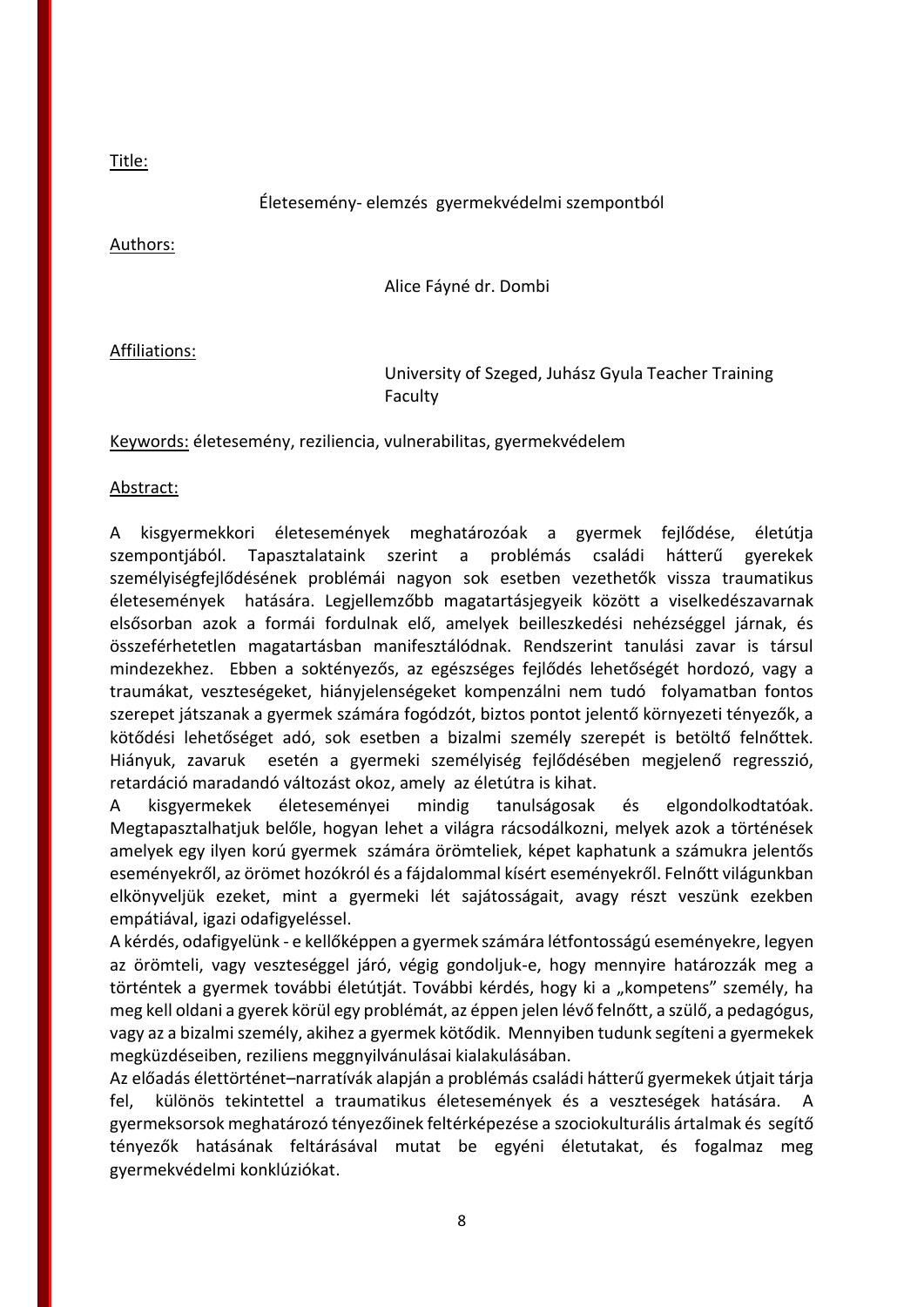Nők és a szívbetegség

#### Authors:

András Nagy M.D., Ph.D. [1,2]

Márta Nagy M.D.[2]

Affiliations:

1. College of Kecskemét, Teacher Training Faculty

2. Bács-Kiskun County Hospital, Kecskemét

Keywords: Nők, érelmeszesedés, koszorúér-betegség

#### Abstract:

A szív- és érrendszeri betegségben több nő hal meg, mint férfi (57 % vs. 45%). A nők ugyanakkor alulbecsülik az őket fenyegető halálos betegség veszélyének nagyságával, az egészségüket leginkább a rákbetegségektől, elsősorban az emlőráktól féltik. A szív-és érrendszeri betegségek okozta halálozás túlnyomó része az érelmeszesedés talaján kialakult koszorú- és agyérbetegség következménye. Az érelmeszesedés életmódi betegség, a kockázati faktorok időben való felismerésével és kezelésével a korai halálozás 80 százalékkal lenne csökkenthető. A nők fokozottan veszélyeztetettek azáltal, hogy fenyegetettségükről nem a kellő mértékben vesznek tudomást és ezáltal elmulasztanak fontos, a megelőzést szolgáló döntést.

A nőknek az érbetegségekkel szembeni veszélyérzetének hiánya a nőknek a fertilitás időszakában fennálló relatív védettségére vezethető vissza. A nők keringési betegségek okozta halálozása azonban a menopauza után meredeken emelkedik és meghaladja a férfiakét. Ennek okai nem kellően tisztázottak, bár több élettani eltérés már ismert. A nőkben gyakoribb a mikrovaszkuláris betegség, a menopauza után gyakori az autonóm idegrendszer diszfunkciója. Az ösztrogén a premenopauzális időszakban védi az érbelhártya funkcióját. A menopauza utáni időszakra ezért felvetődött a női nemi hormonok külső pótlása, mely széles körben elterjedté vált. Több multicentrikus, nagy betegszámú vizsgálat azonban a női hormonpótló kezelés kedvezőtlen, a keringési halálozást növelő hatását igazolta. A nők keringési betegségek okozta halálozásának csökkentése elsősorban a hagyományos kockázati faktorok időben való felismerésétől és kezelésétől várható.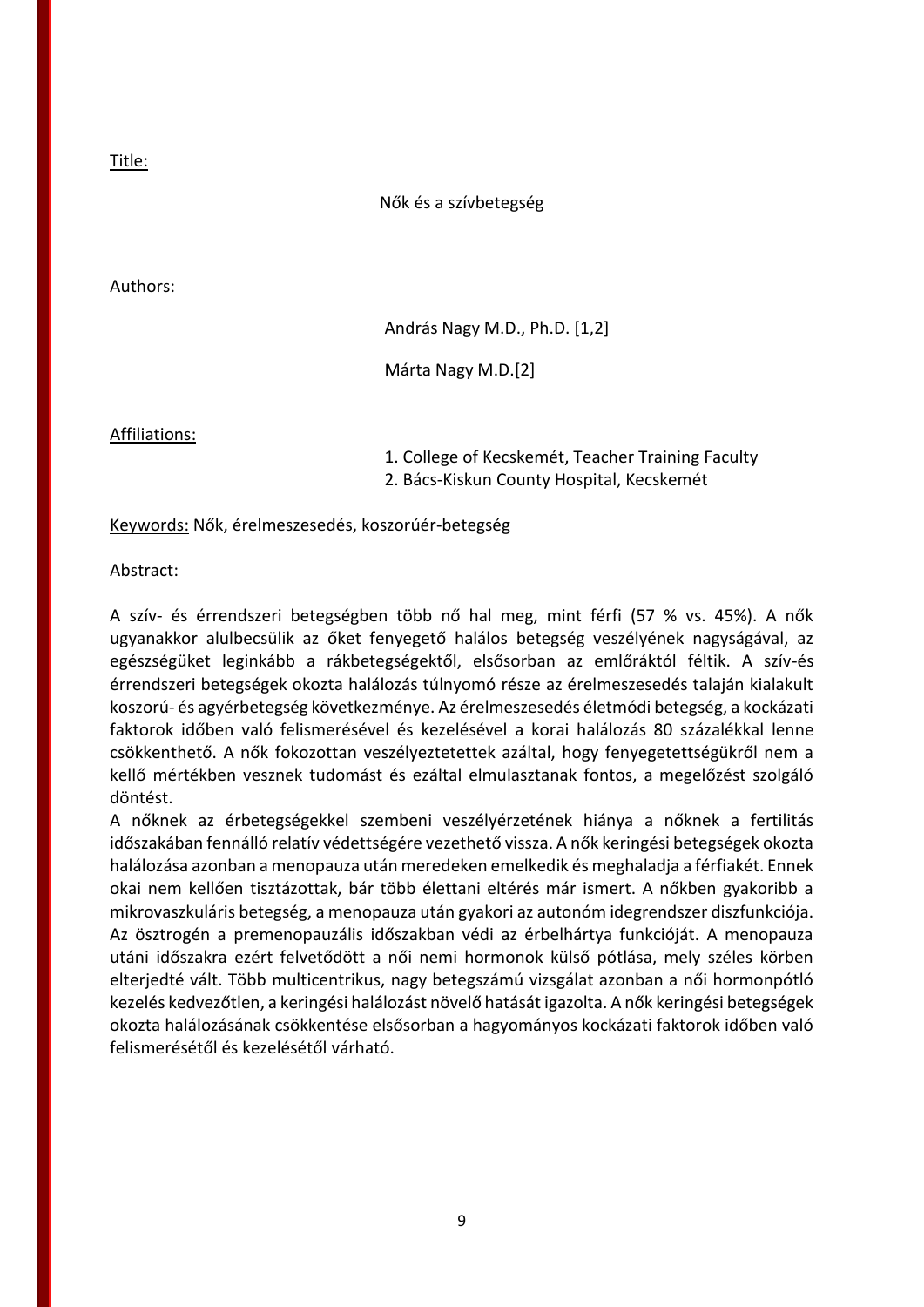## Polycystás ovárium szindróma klinikuma

## Clinical management of polycystic ovary syndrome

## Authors:

Melinda Vanya M.D. [1,2,3]

Iván Devosa [2]

## Affiliations:

1. University of Szeged, Medical Faculty

2. College of Kecskemét, Teacher Training Faculty

3.Mediteam Zrt

Keywords: polycisztás ovarium, diagnózis, kezelés

## Abstract:

A polycystás ovárium szindróma (PCOS) népbetegségnek számít. A reproduktív korú nők egyik leggyakoribb endokrin betegsége. Prevalenciája világszerte hozzávetőlegesen 5-10% -ra tehető (Legro, 2013). Ezen adatok tükrében nem meglepő, hogy a PCOS az az elmúlt időszakban egyre nagyobb központi szerepet kap.

A PCOS egy heterogén, androgén többlettel járó betegség, mely különböző reproduktív és metabolikus eltérésekkel jár együtt. A PCOS megjelenési formái és tünetei széles skálán mozognak, megnehezítve ezzel a korai és korrekt diagnózis felállítását.

Felismerése antropometriai, biokémiai és radiológiai eltéréseken alapul.

Leginkább magas androgén és inzulin szinttel jellemezhető.

A PCOS esetén számos hosszú távú következményeket is fel kell ismernünk, melyek szintén sürgetik a minél korábbi diagnózis felállítását (Conway és mtsai, 2014).

The polycystic ovary syndrome (PCOS) is an endemic disease. In the women of reproductive age is the most common endocrine disease. The worldwide prevalence is an approximately 5- 10% (Legro, 2013). In view of these data it is not surprising that PCOS is an increasingly and play central role in the recent period.

PCOS is a heterogeneous disease with a overproduction of androgens, offering a variety of reproductive and metabolic abnormalities are associated with PCOS. The PCOS manifestations and symptoms vary widely, making it difficult an early and correct diagnosis.

The diagnosis is recognize according to anthropometric, biochemical and radiological difference. PCOS characterized a most high androgen levels and insulin production.

For many long-term consequences of PCOS to be recognized, which also called for the setting up of an early diagnosis (Conway et al, 2014).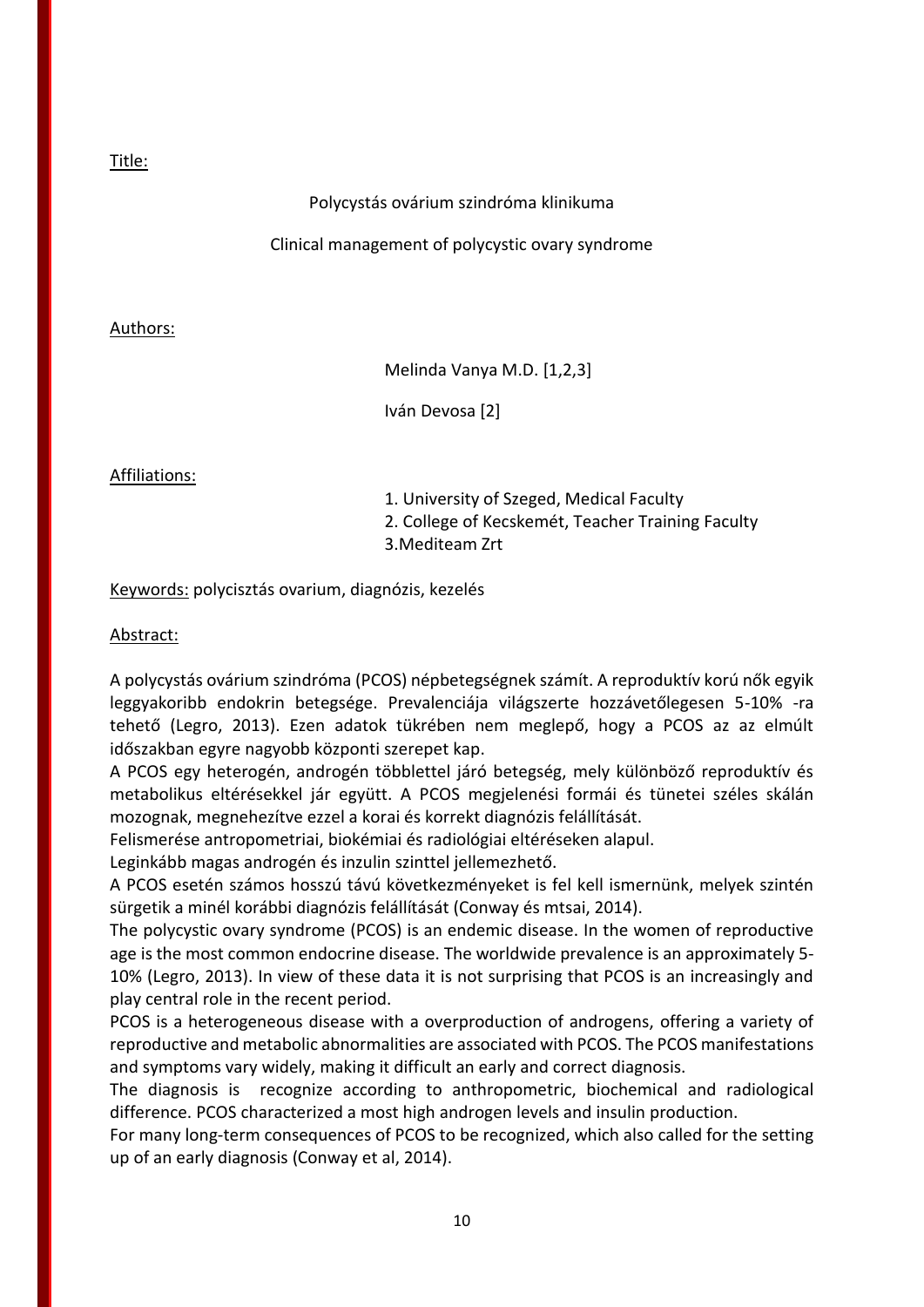## The transfer effects of choir singing based on the Kodály concept

#### Authors:

Zsuzsa Buzás [1,2] Ágnes Maródi [2] Iván Devosa [1]

Affiliations:

1. College of Kecskemét, Teacher Training Faculty

2. University of Szeged, Doctoral School of Education

Keywords: choir, singing, Kodály conception

#### Abstract:

The ability to use voice to express music through singing is a universal characteristic of all known musical cultures (Welch & Sundberg, 2008). According to Kodály's idea, the most direct path to an insightful understanding of music is through singing. One of the central part of his concept is the choir, which is he considered the most natural way of common music making. In Kodály's writings music education, preserving folk music and cultural heritage and the importance of common singing appear regularly together. Kodály suggested that apart from singing in the music lessons, students should sing in a school choir that reinforce group cohesion. (Pethő, 2011).

During the musical experience biochemical mediators, such as endorphins, endocannabinoids or dopamine play an important role. Dopamine is both neuroendocrine- transmitter (Bentivoglio and Morelli, 2005) and neurotransmitter (Lookingland, K. J., & Moore, K. E. 2005). As a result of active music making dopamine is released in the brain, which has a role for create pleasure in the rewarding and reinforcement operation, or the integrity, freshness of thinking is dependent on it (Salimpoor et al, 2011). Furthermore the common musical activities not only compensate for the stress caused changes in the immune system, but also slows down the aging process (Koyama et al, 2009).

In our experiment we asked teacher training college students and conservatory students about their well-being, customs of singing, singing-related school subjects. We found improvements in both mental and physical health, and according to the results common singing provides support in social inclusion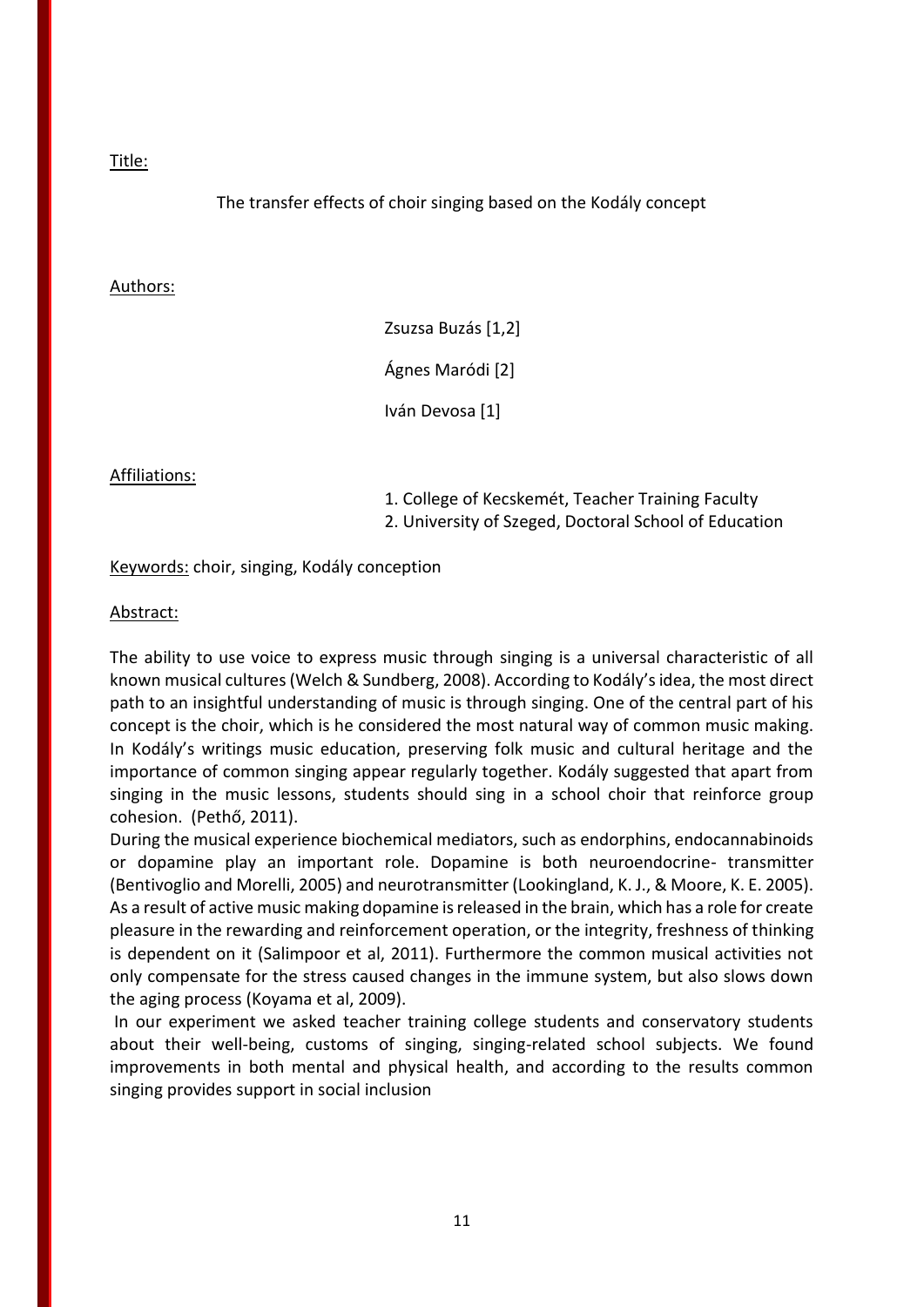Experiences about CMM (Complex Measuring Method) using in the classrooms

## Authors:

Iván Devosa [1] Ágnes Maródi [2] Tamás Grósz [3] Zsuzsa Buzás[1,2] János Steklács Ph.D. [1]

## Affiliations:

1. College of Kecskemét, Teacher Training Faculty 2. University of Szeged, Doctoral School of Education 3. University of Szeged, Faculty of Science and **Informatics** 

Keywords: EEG; TOBII; MindWave; MindReader; Reading

## Abstract:

Mindwave EEG device can record the brain waves: raw signal, neuroscience defined EEG power spectrum (Alpha, Beta, etc.), eSense meter for Attention, eSense meter for Meditation, eSense Blink Detection, On-head detection. Combining with Tobii device we can answer the question whether the time on fixation point was actively spent on concentration, or the reader was simply relaxing during reading. Therefore the researchers using our new self-developed software "EEG mind Reader 1.0" can see the activity of the subject. The core problem the exact timing: in our solution the Tobii Studio software and the recording EEG mind Reader run on the same computer, therefore both programs use the same timer. The time marking of recorded is absolutely the same. (Devosa, Maródi, Grósz 2015)

On N=18 students we had tested our complex measuring solution: we have recorded 18 signal set by our complex measuring solution: the timer was always exact, and we could find in the records the expected changes in attentions and relaxations.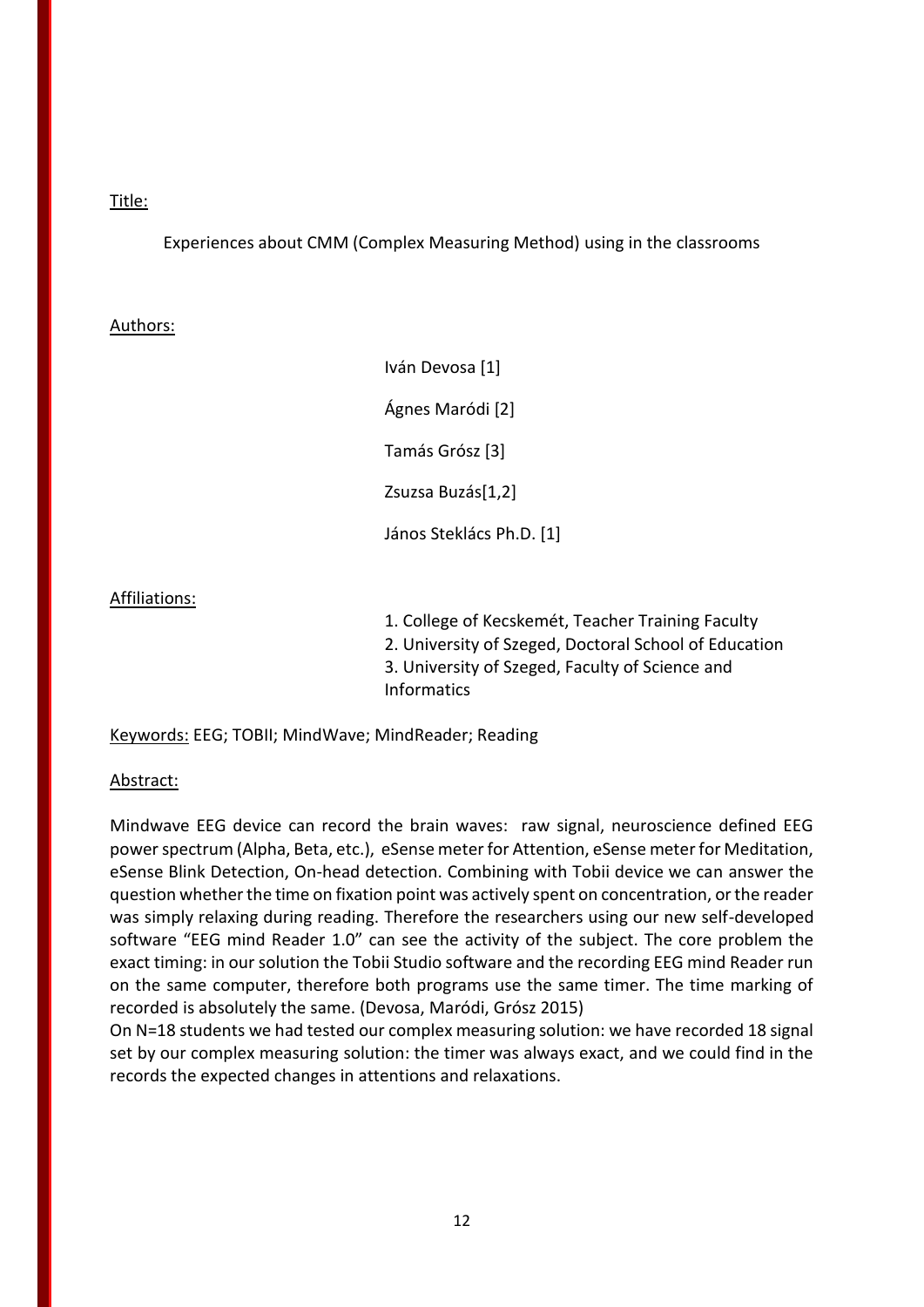## Képességek, erőnlét és csapatmunka fejlesztése videojátékokkal

#### Authors:

Szabolcs Csépe

Affiliations:

## College of Kecskemét, Faculty of Enginering and Automation

Keywords: IT; e-Sport ; eye-tracking; video games; gamification

#### Abstract:

A mai modern technológiák korában lehetőség nyílik arra, hogy olyan tevékenységek mozzanatait vizsgáljuk tudományos módszerekkel, amikre már évtizedek óta keressük a magyarázatot. Ezek között számos olyan időtöltés van, amivel nap, mint nap találkozhatunk, legyen az hangszeres játék, számítógépes feladat vagy akár az autóvezetés. A legtöbb mindennapi teendőhöz szükség van az emberi szem felismerő képességére, és ennek a segítségével szinte bármilyen feladat elvégzéséhez azonnal működésbe lép a szem-kéz koordináció. Ennek a képességnek a mérését a szemmozgás-követés tudománya teszi lehetővé, melynek eredményei a legapróbb mozdulatok rögzítésével adhatnak választ a kérdéseinkre. A szem-kéz koordináció tudatos fejlesztéséhez a hangszeren való játék mellett rengeteg lehetőséget ad a videojátékok világa, ugyanis különféle feladatokat nyújthat egy-egy program, méghozzá összetett megoldási lehetőségekkel. E mellett szó lesz az e-Sport témáról is: azokról a tudatos felhasználókról, akik az elektronikus versenyeken sportolói teljesítménnyel szerepelnek. Napjaink játékainak célja már nem csak a szórakoztatás hanem az egyéni és a csapaton belüli intelligencia fejlesztése, az összpontosítás fenntartása, vagy akár a zenés testmozgás is kiemelt szerepet tölthet be. Egy megfelelően kiválasztott játék a kellemes időtöltés mellett olyan gondolkodásra és önfejlesztésre serkenti az egyént, ami segítheti az egészséges életmód kialakítását. Ezt a témakört az úgynevezett "gamification" is érinti, melynek szemléletei a pedagógiában és a mindennapi munkában egyaránt alkalmazhatóak.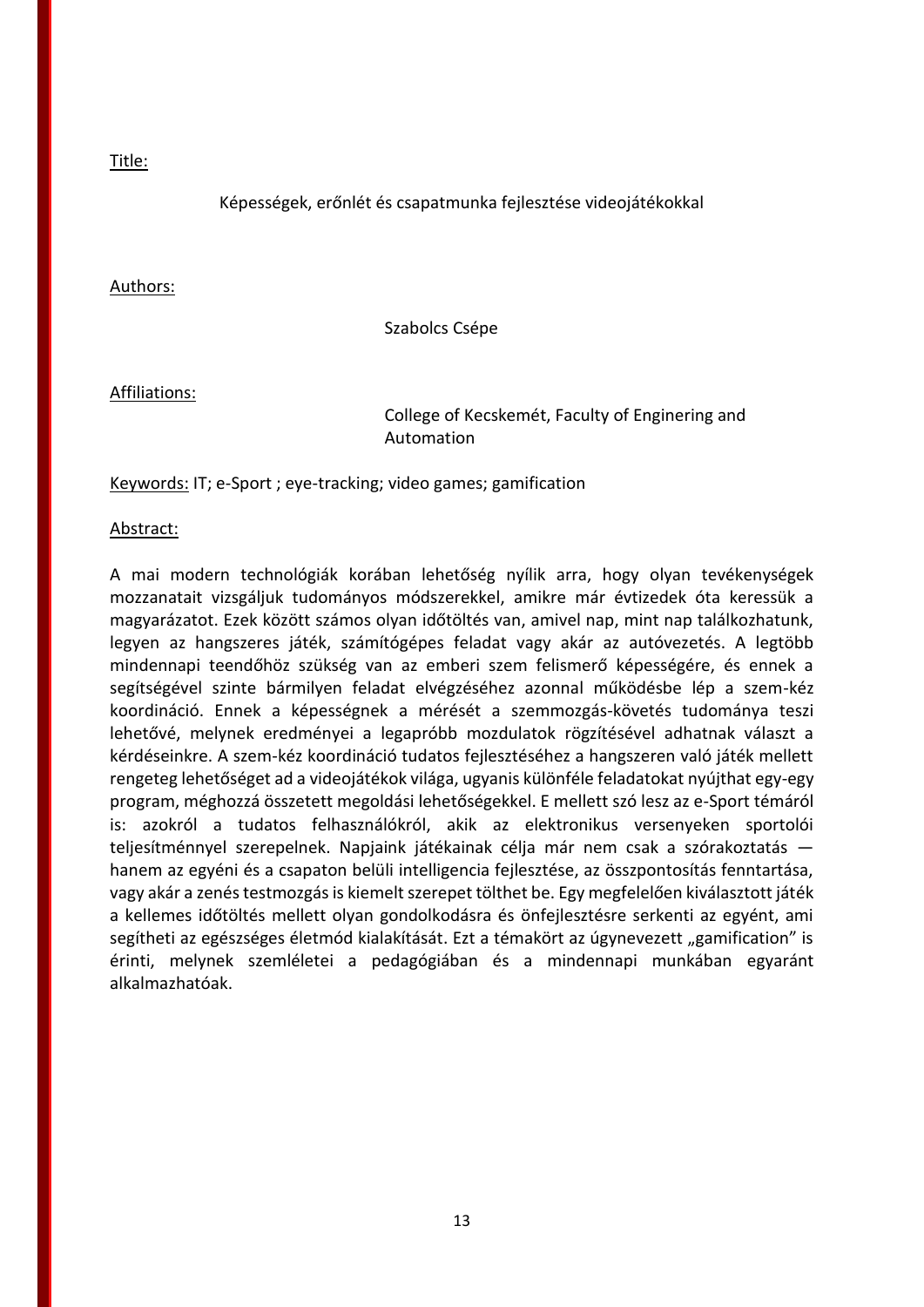## Effects of several herbs

Authors:

József Viktor Vojnich Ph.D.

Affiliations:

College of Kecskemét, Faculty of Horticulture,

Keywords: herb; lobeline; Lobelia inflata; Trigonella foenum-graecum;

Abstract:

Lobelia inflata L. is a medicinally important species of the Lobeliaceae family. It is native to North America and contains numerous piperidine alkaloids. The main alkaloid lobeline has been used as a respiratory stimulant. Recently, it has been come into light due to a research on CNS, drug abuse and multidrug resistance.

Trigonella foenum-graecum L. is an annual plant in the family Fabaceae. Fenugreek is native to Mediterranean Sea coast. It is used as an herb (dried or fresh leaves, seed).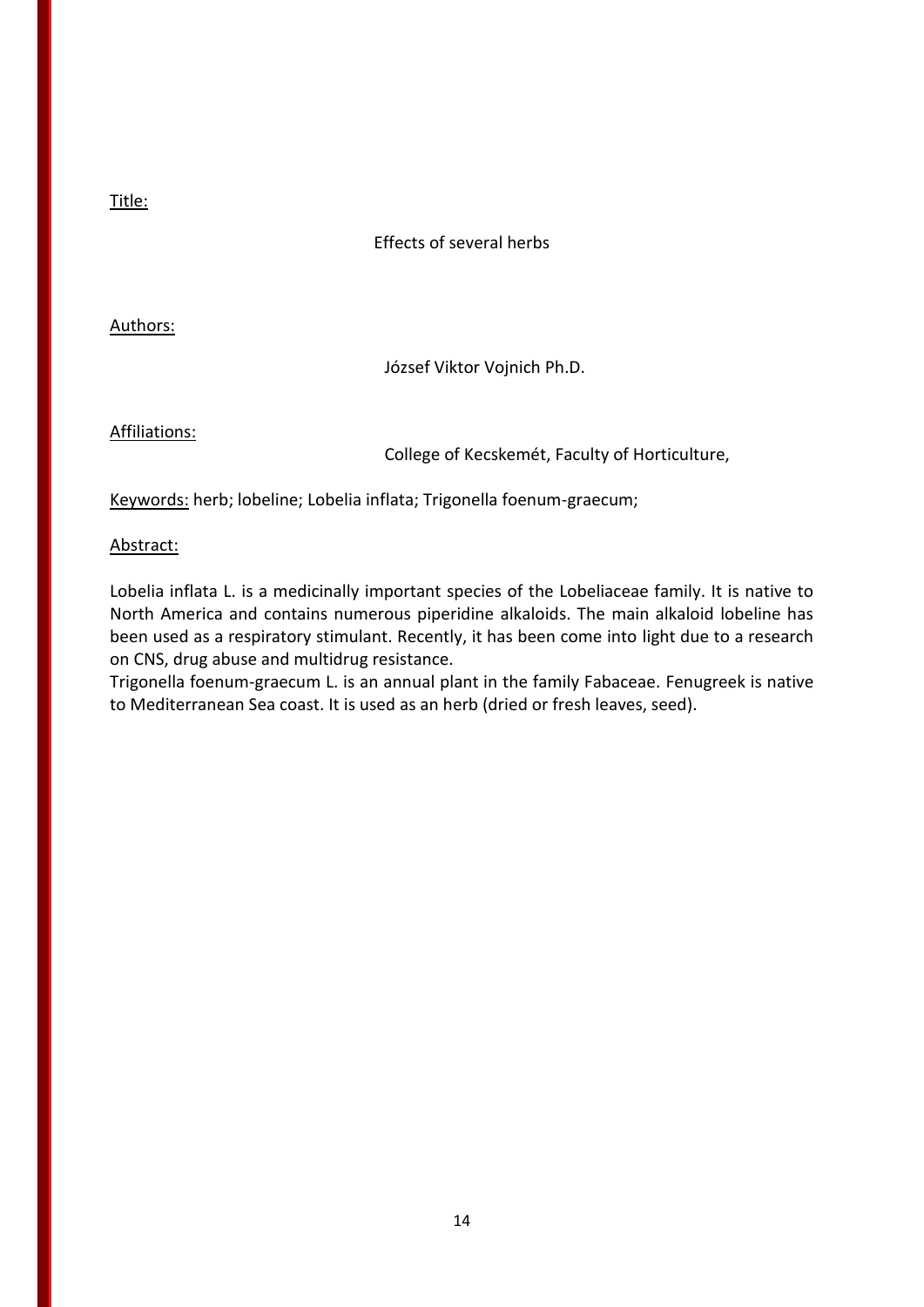Burnout Prevention: Internet-based Problem Solving Training for Teachers

## Authors:

Szilvia Horváth

## Affiliations:

University of Szeged, Doctoral School of Education

Keywords: burnout; teacher burnout; internet-based training

#### Abstract:

The professional burnout is a feature of the teaching career. Based on foreign research 60-70 percent of the European teachers suffer from durable stress and 30 percent of them met burnout. On the other hand, the teacher burnout field is only partly examined in Hungary; what is more, the results cannot be easily compared as different methods were used for the examination. The foreign research of teacher burnout shows correlation concerning the age, sex, marital status, qualification on the individual level and role conflicts, insecurities, the effort and reward inequality, overtake and the recognised work stressors on the institutional level. In addition, the Hungarian research can concurrently support the individual risk-factors concerning the age: the burnout endangers mainly the young generation (between age of 24 and 40). The rate of career-leaving is also relatively high among them (30-40 percent); however, the operationalisation needs more searching. In order to avoid burnout, the social help, acknowledgement, the strength of the relations and the support of colleagues or leaders can be considered as protective factors.

Consequently, it is not a coincidence that the research argues for the institutional level intervention from the teacher-burnout point of view. On the other hand, most of the scientific research (randomized and controlled) focusing on the treatment work stress and burnout covers individual intervention.

Our study is an ongoing adaptation of an online burnout (iPST) intervention, which is already tested in Dutch and German environment.

The main goals of the training are the followings: first to provide problem-solving techniques, second to improve coping strategies of the participants who have high risk in burnout. The trial consists of 4 steps: 1. screening and pretest, 2. training, 3. evaluation and post test, 4. 3 months follow-up.

In the pretest phase participants will be included into the trial when have high risk (value) at least on one scale of the Maslach Burnout Inventory Educator Survey (scales: emotional exhaustion, depersonalization, personal accomplishment). Participants will be excluded when they sign suicide risk measured with the 9. item of Beck Depression Inventory.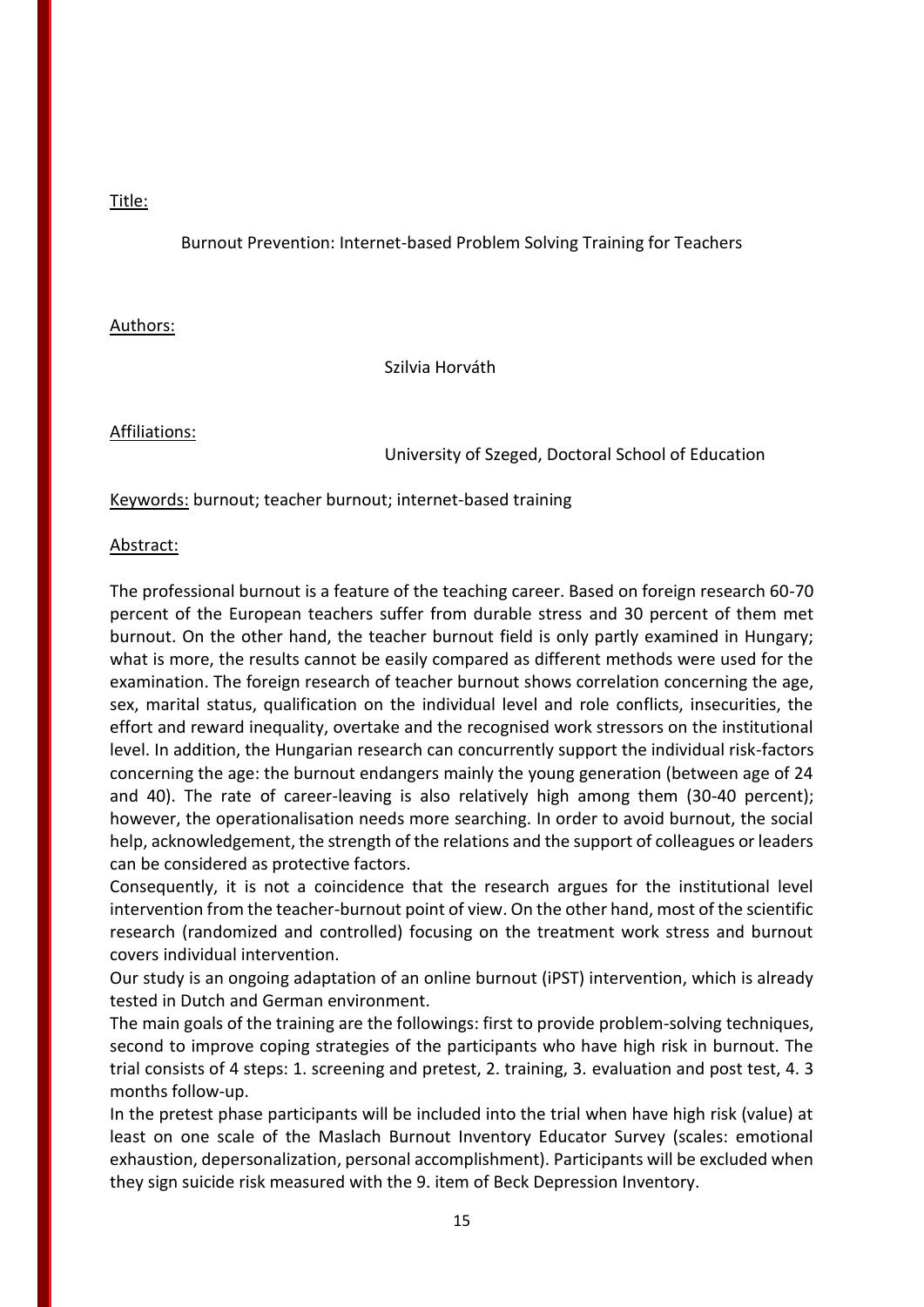According to our hypothesis after the trial we expect 1. significant improvements in at least one dimension of MBI-ES 2. low rates or values in average on the Perceived Stress Scale 3. high rates or values on General Self-Efficacy Scale and WHO Well-Being Index.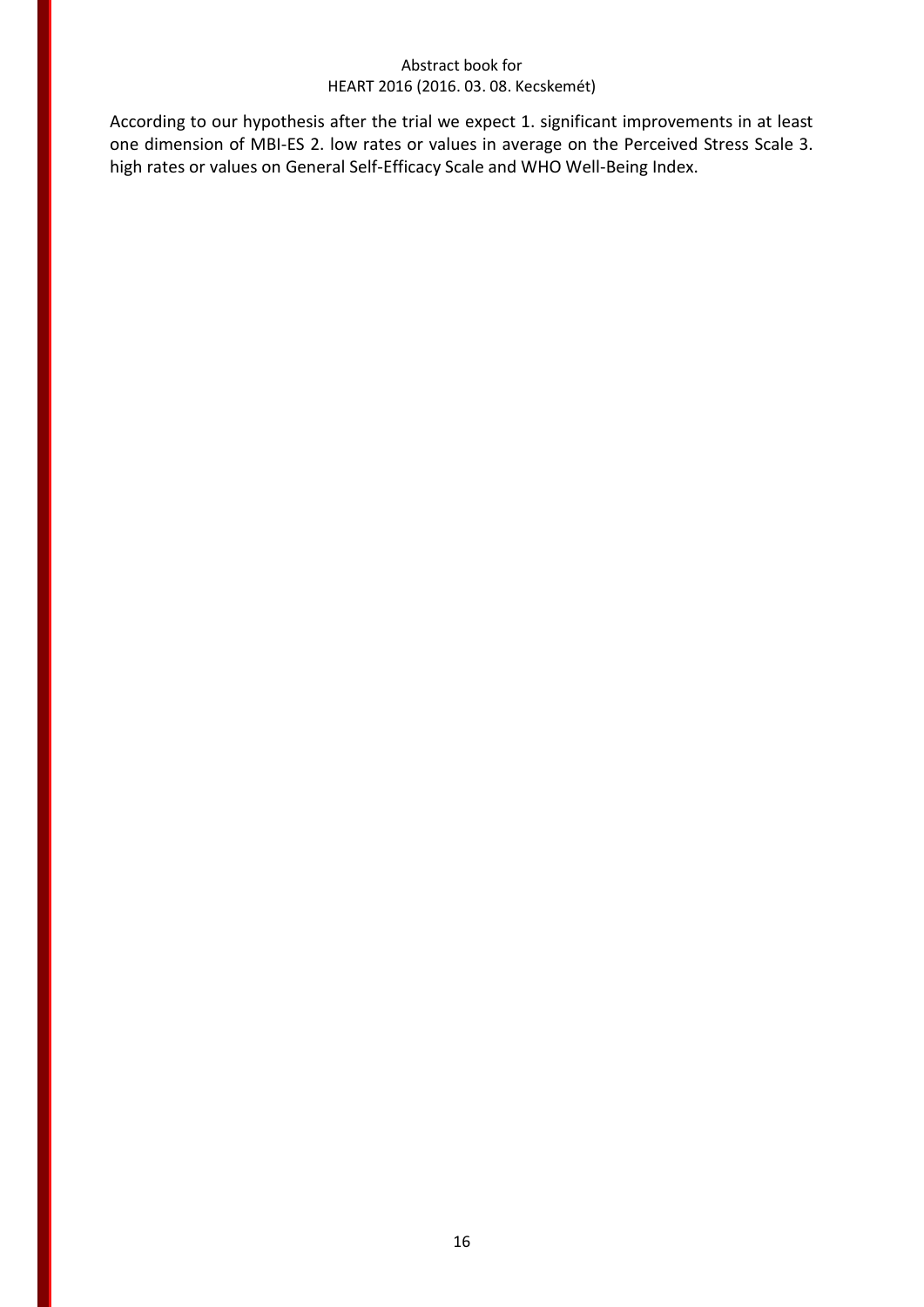#### Possible consequences of dysfunctional family organization

#### Authors:

Marietta Kékes-Szabó

#### Affiliations:

University of Szeged, Juhász Gyula Teacher Training Faculty, Institute of Kindergarten and Lower-Primary Education, Department of Applied Pedagogy and Psychology

Keywords: dysfunctional family organization, asthma, panic disorder, mental representations, FAST

#### Abstract:

Although the protective functions of living in families can be considered well-known, people often ignore some fundamental elements that could contribute to the realization of them. Caplan (1976) could be the first specialist who highlighted the significance of the healthy family organization in connection with the mental status of the family members. Let us see what the main factors leading to satisfaction and eventually mental health for the family members are. Individual characteristics, the specificities of the family members' relations and the extent of the realization of the family functions are also important because these elements support the enjoyment of the family's beatific function. However, this system has to change from time to time. Olson and Gorall (2003) distinguished three dimensions of the family organization, which get an increased role in theories: cohesion, flexibility and communication. Nowadays more and more psychosomatic patients are encountered in the health care system and some kind of dysfunctional family organization can often be found in the background of the family members' symptom formation. The "speaking body" expresses the person's affliction linked to the surrounding context (Onnis, 2008), and at the same time it also provides a solution to the problem. Usually the patient receives intensified attention and care in exchange for his/her symptoms. In this way, the dysfunctional organization is confirmed and a multi-directional conditioning takes place in the system (Bárdos, 2003). In this study we explored the family representations of psychosomatic patients and healthy individuals. We used Gehring's (2010) Family System Test (FAST). 12 young adults with asthma (without familial clustering of the disease) (age: 19.5-28 years, M: 21.62 SD: 2.25; 1 man/11 women), 12 individuals with panic disorder (with asthmatic history) (age: 19.5-26 years, M: 21.92 SD: 1.95; 12 women) and 57 people with healthy status (age: 17.5-29 years, M: 21.47 SD: 1.63; 3 man/54 women) were involved in our study. Although – during the quantitative analysis – we did not find a significant difference in the strength of cohesion on the level of the family and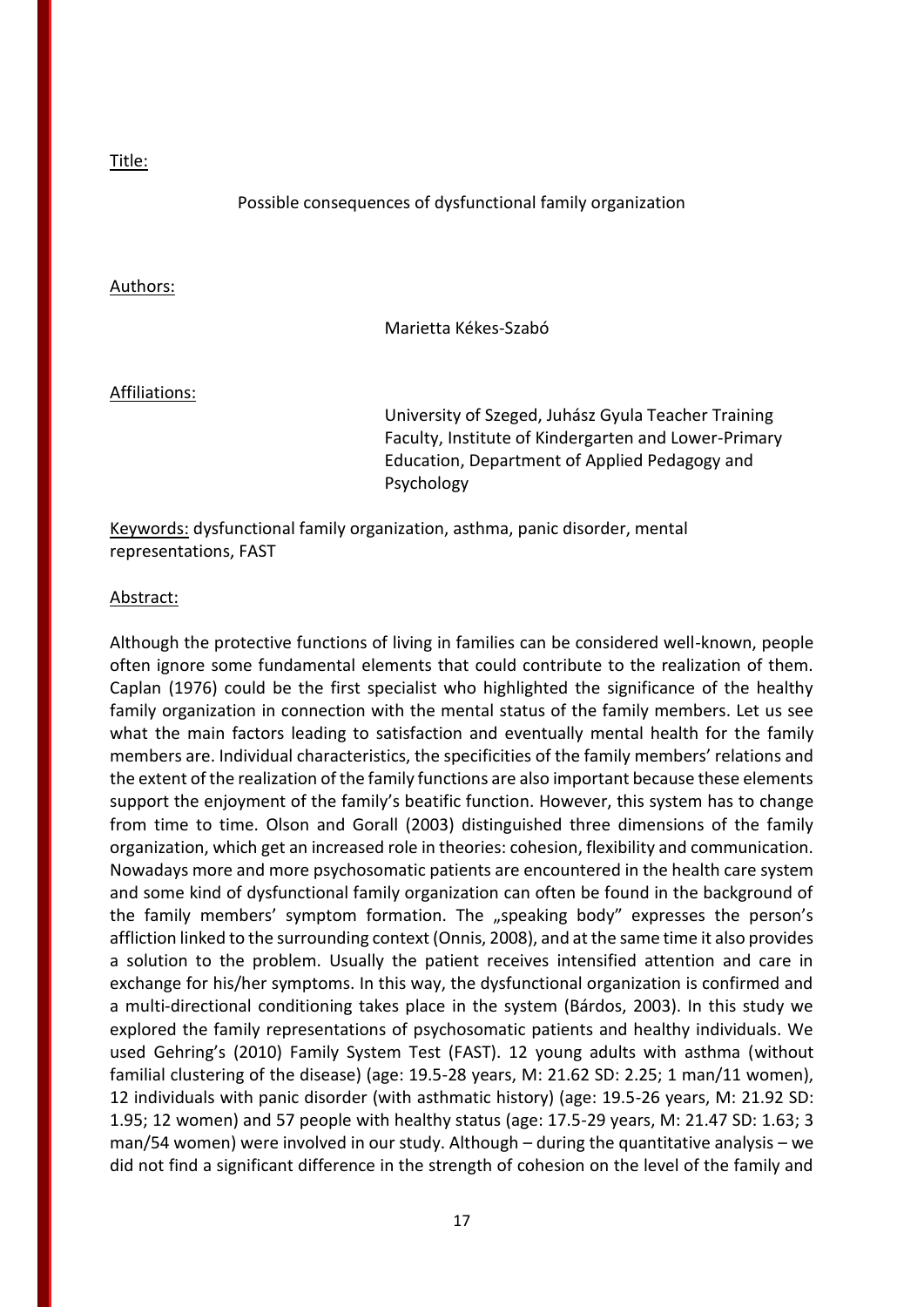its subsystems, the strength of hierarchy – on family level, in an ideal situation – showed significant differences between the groups (X2=12.678, df=6, p=0.04). Patients with panic disorder displayed a stronger hierarchy in their representation. Furthermore, asthmatic patients "idealized" a closer relationship with their siblings than it was found in the case of the individuals from the other subsamples. The qualitative analysis in turn gave us the opportunity to understand better and deeper the individuals' mental representations about their family structure. Based on the results, the role of the (perceived) family organization has been confirmed. However, further studies are needed to comprehend the nature of the investigated disorders, as well as the relation/continuity between them.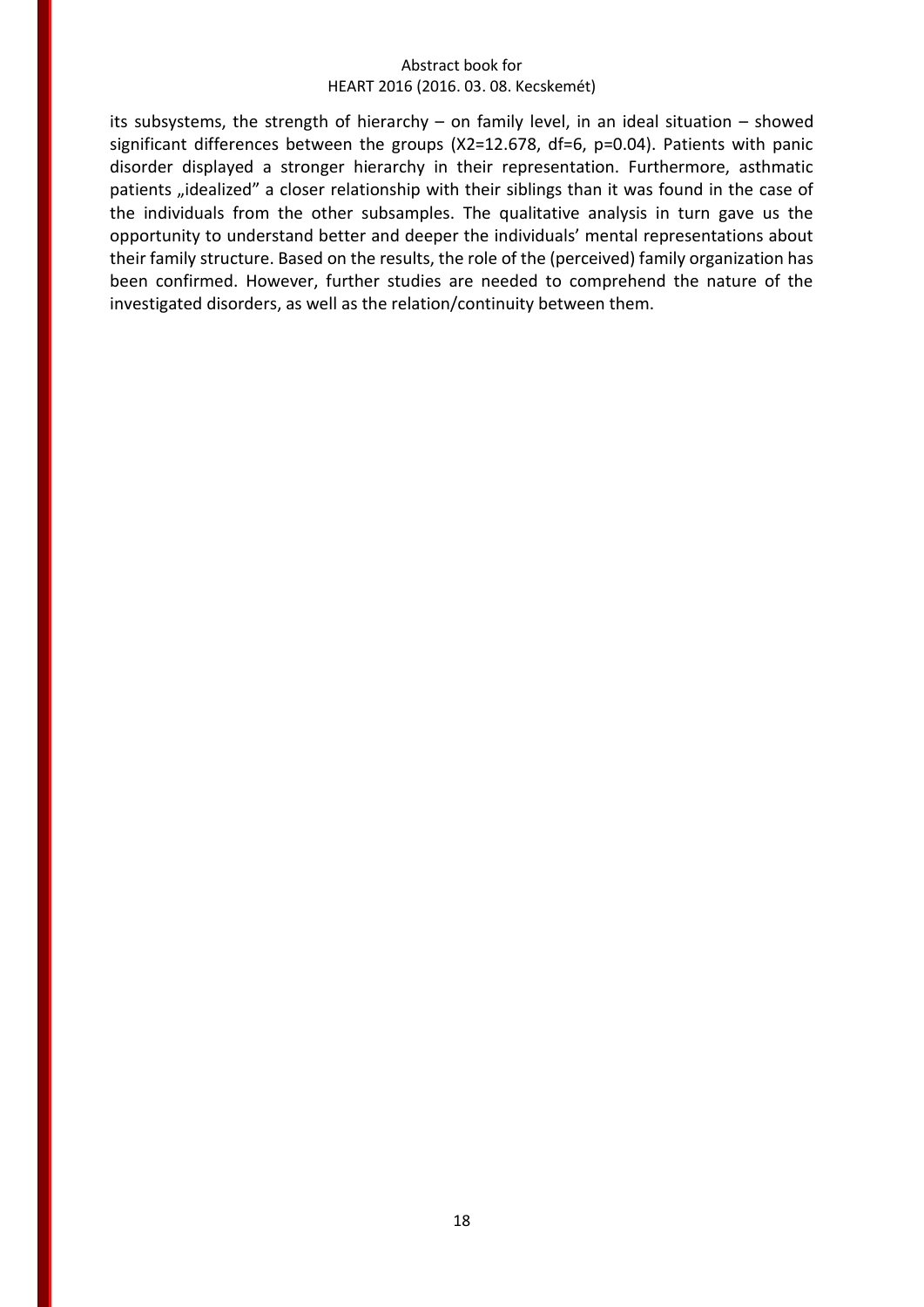## Megváltozott munkaképességű fiatal nők munkaerőpiaci integrációjának mentális egészséggel kapcsolatos vonatkozásai

## Authors:

Erika Hegyi-Tóth

## Affiliations:

Szegedi Tudományegyetem, Juhász Gyula Pedagógusképző Kar, Alkalmazott Egészségtudományi és Egészségfejlesztési Intézet

Keywords: munkaerőpiaci reintegráció; megváltozott munkaképesség; rendszerszemlélet;megküzdés; pszichológiai tanácsadás

## Abstract:

Az utóbbi években megszaporodtak a megváltozott munkaképességű fiatal felnőttek munkaerőpiaci integrációját célzó pályázatok. Több-kevesebb sikerrel találnak az eddig inaktív személyek számára megfelelő munkahelyeket, alkalmazásba veszik őket, de beválásuk nagyban függ a munkába lépés kapcsán mozgósítódó megküzdési stratégiáik sikerességétől. Olykor krízishelyzetbe is torkollik az életmódbeli változás, amely az integráció kapcsán bekövetkezik. Előadásomban végigtekintek azokon a prevenciós lehetőségeken, amelyek pozitívan befolyásolják a megváltozott munkaképességű személyek mentális jóllétét, és konkrét pszichológiai tanácsadásokon, végigvitt esetek bemutatásának keresztül teszem érzékelhetővé a pszichológiai tanácsadás és kortárssegítés elengedhetetlen szükségességét e téren.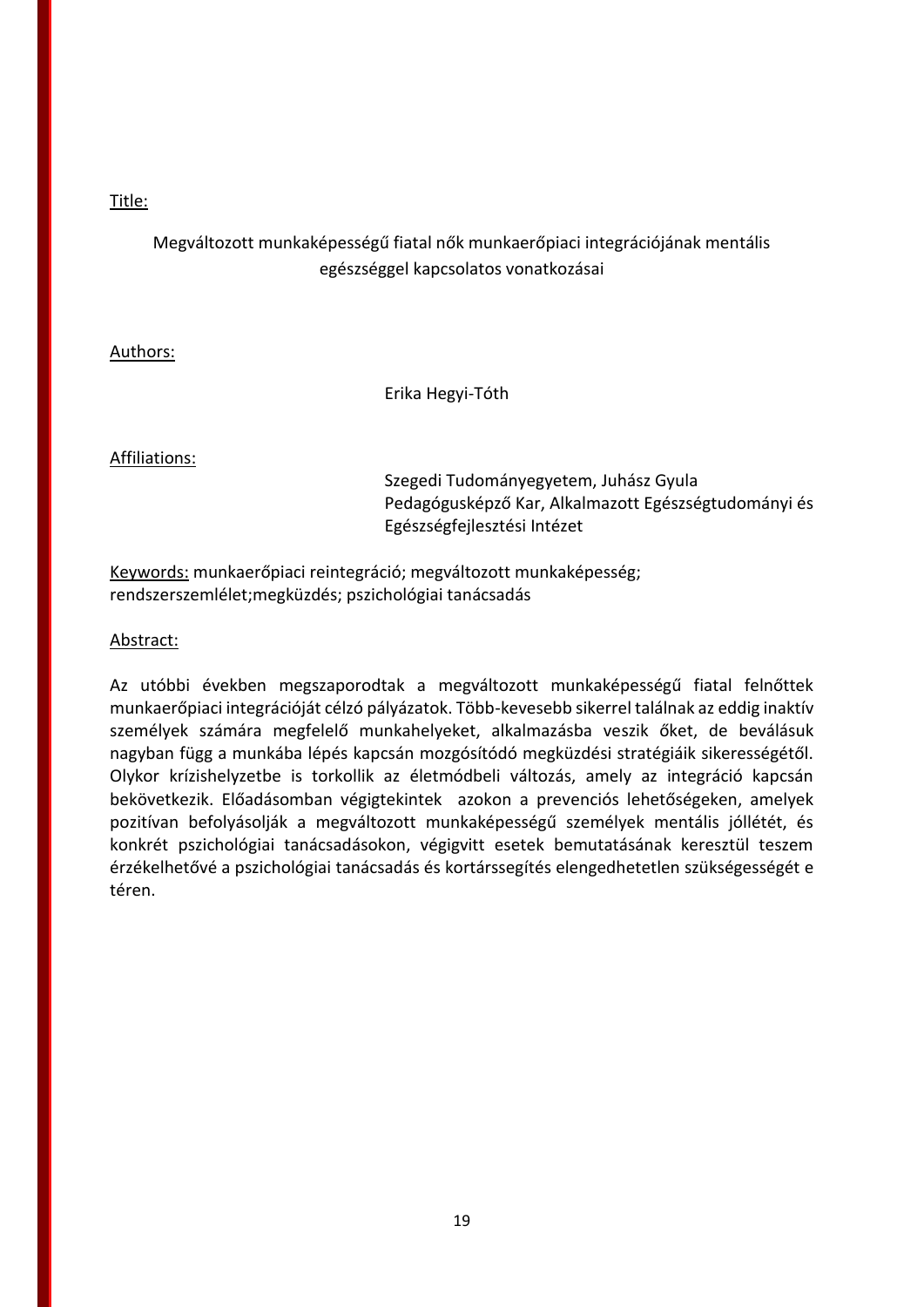#### Exercise and recreation

#### Authors:

Zoltán Szatmári Ph.D.

#### Affiliations:

#### College of Kecskemét, Teacher Training Faculty

Keywords: recreation, movement recreation, health, exercise, training theory

#### Abstract:

Numerous studies have demonstrated that the biological basis for our existence and maintenance of our health is impaired. In the last century published in the "domesticated" person, who unfortunately did a lot of things in order to move away from the challenges of nature, and, increasingly, an artificial, perceived as safe, adaptable build a less restrictive environment around him. The situation deteriorated further in today's times, physically and mentally became sicker. The situation may be, must be eliminated. One of the most effective means of prevention is the recreation. One of the keys to our health is therefore included in the recreation and recreation movement. The quality and quantity of crucial importance for our health. By itself, however, the exercise can be harmful if it does not comply with certain rules. In the spirit of ideas have been formulated in a scientifically sound principles, taking into account that we can respond effectively to the challenges mentioned above. The requirement of an effective exercise easiest way is called the Arndt-Schultz rule defines types of training theory. The point is that the personality has workout area is divided into three stimuli (recreation, physical education, sport and negative zone). The recovery recreation, recharging; physical education, sports development and adaptation; the area is damaging injury, burnout carries. The fact that someone just recreation or physical education, sports area you want to work in all cases requires an individual dependent and special survey. The former is a crucial condition for ideas and skills with the purpose of the so-called load components (intensity, volume, frequency and restitution time) effective physical exercise, which involves disregard for consequences. The Arndt-Schultz's training methodological principles are also formulate theoretical training in addition to the interpretation of the rules. They help prevent or eliminate those bad habit, which inhibit the exercise, anticipated results. We hope that our work draws attention to the fact that our health is an irreplaceable factor of professionally performed movement recreation.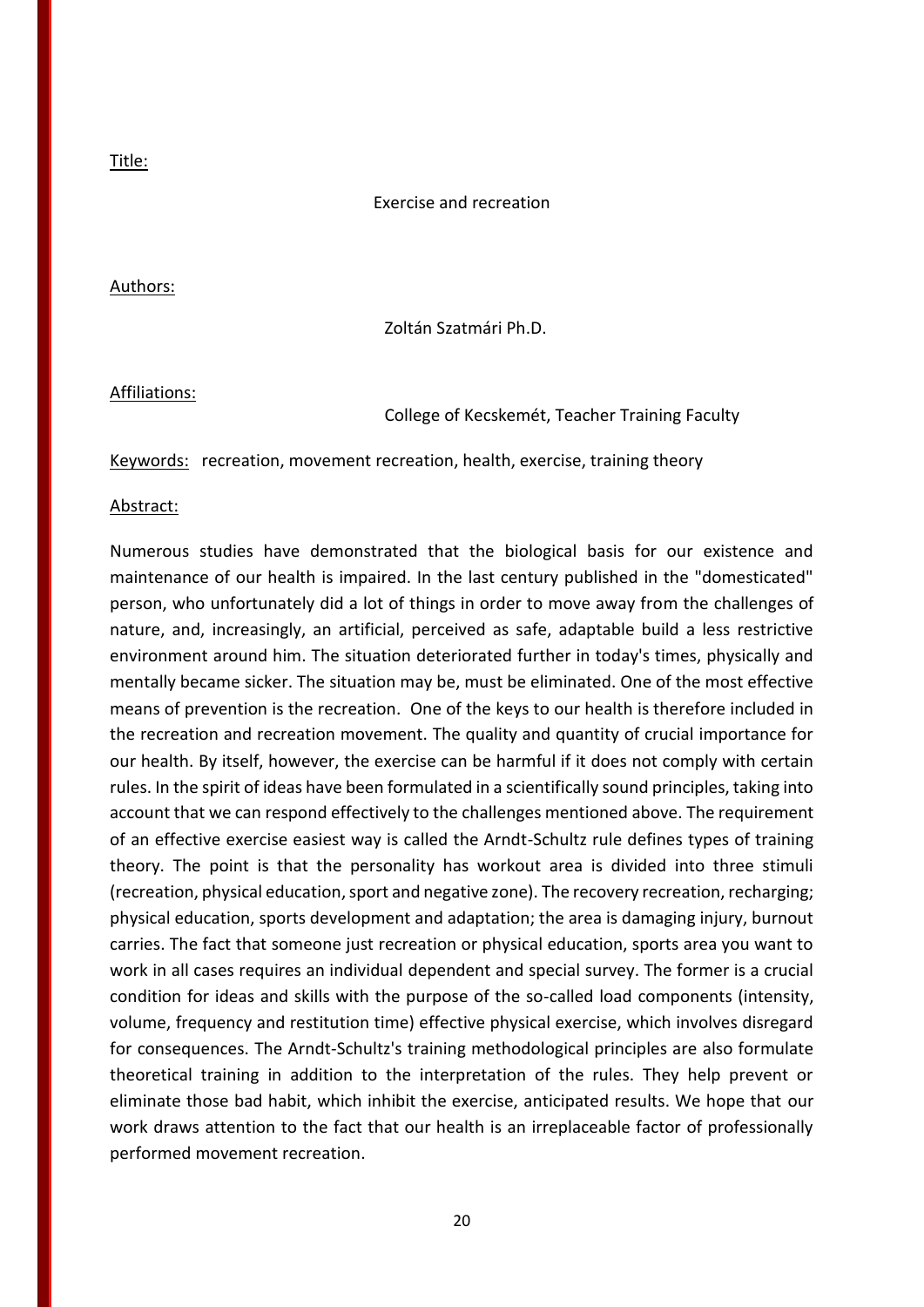Title:

Viselhető elektronikák

Authors:

Tibor Dobján

Affiliations:

College of Kecskemét, Faculty of Enginering and Automation

Keywords: Viselhető elektronikák, Energia gyűjtés

Abstract:

A viselhető elektronikák területe napjainkba dinamikus fejlődésnek indult. Egyre több felhasználási terület jelenik meg a tudományos szaklapokban. A technológiai korlátok soha nem látott mértékben tolódnak ki hónapról hónapra. Az energia menedzsment megoldások fejlődésével, olyan okos ruhadarabok elkészítésére nyílik lehetőség, teljesen függetleníthetőek a hálózati töltőrendszerektől. Ezáltal lehetővé téve, hogy öltözetként viselhetőek legyenek ezek az eszközök.

Az előadásomban szeretném a hallgatóság kedvét felébreszteni az okos öltözetekben rejlő lehetőség kihasználására. Ezek az eszközök napjainkban már megfizethető áron rendelkezésre állnak, így bárki készíthet és viselhet intelligens öltözeteket. Ismertetem a technológia kihívásait, majd bemutatom a már használatos érzékelőket és beavatkozó eszközöket. Az előadás végén a jelenleg használatos energia tároló és energia gyűjtő eszközöket fogom ismertetni.